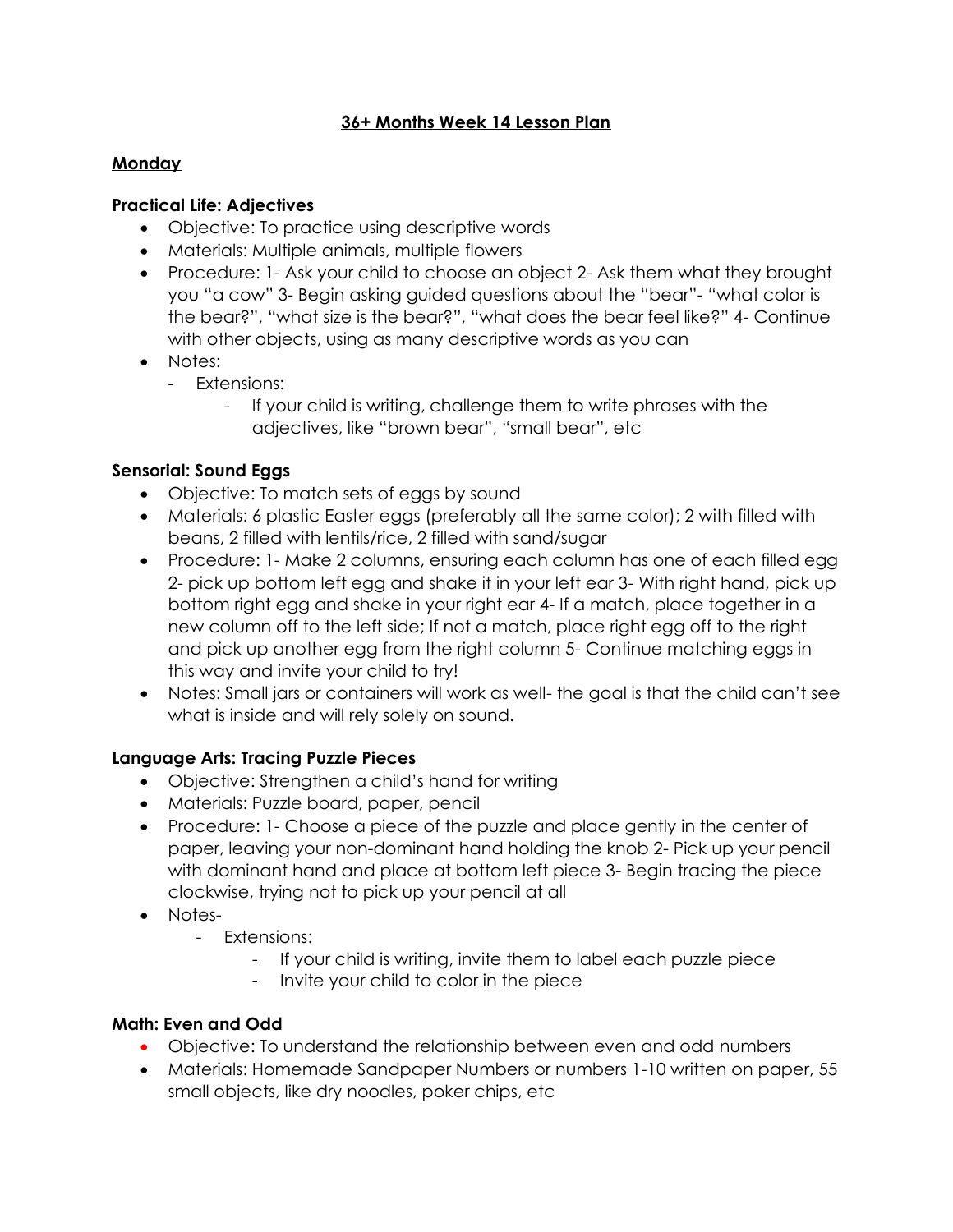• Procedure: 1- Invite your child to arrange numbers in order 1-10 2- Beginning with 1, pick up 1 object and place under the number in the center 3- Continue, involving your child with counting (Even numbers should be arranged in two even columns under number while Odd numbers should have the last object at bottom of column **SEE PHOTO**) 4- Once all objects are arranged, note that every other quantity shows the same pattern



## **Science: Float vs. Sink**

- Objective: Learn about what objects float or sink
- Materials: Large bowl or tupperware filled with water; A bowl with 3 sinking objects (rock, carrot, block, etc) and 3 floating objects (ball, marshmallow, lego, etc)
- Procedure: 1- Pick up an object and ask your child if they think it will sink or float, then carefully drop it in 2- Continue with all objects, one at a time
- Notes
	- Could record your findings with your child

## **Tuesday**

#### **Practical Life: Carrot Chopping**

- Objective: To follow a sequence in food preparation in the home
- Materials: Small cutting board, place mat, child safe knife or chopper, two bowls/containers, carrots
- Procedure: **SEE PHOTO** 1- Pick up the child safe knife/chopper and demonstrate proper handling and invite your child to practice holding it 2- Pick up a carrot and place in the center of the cutting board 3- Holding the knife in your dominant hand, place gently on top of carrot where you intent to chop 4- Place non dominant hand on the top of the knife carefully, and push down to make initial chop 5- Place cut piece in the other bowl 6- Continue in this way until the carrot is completely chopped 6- Enjoy a nice, healthy snack with your child!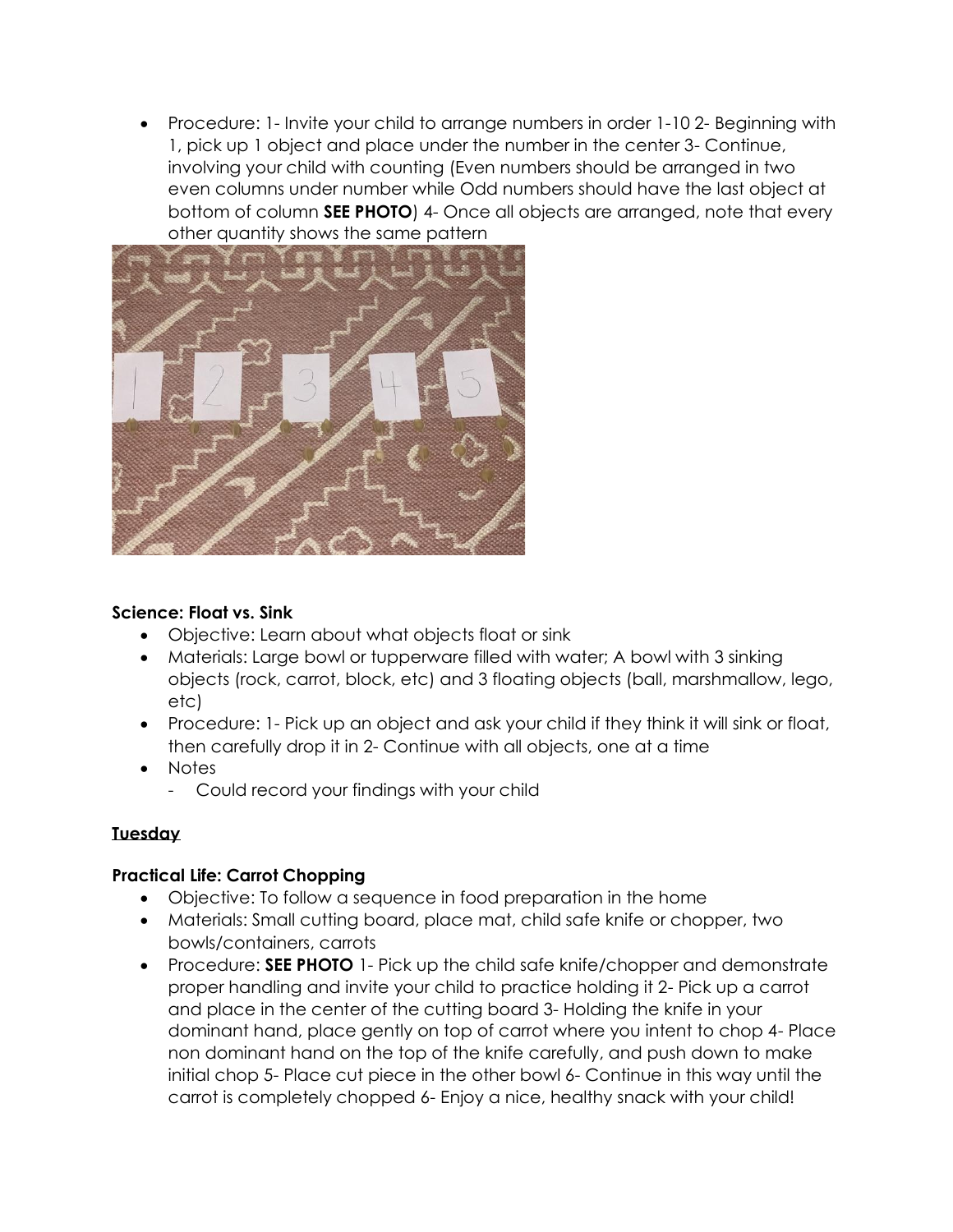

#### **Sensorial: Geometric Figures**

- Objective: Enrich your child's vocabulary of geometric figures
- Materials: Sphere, Cube, Rectangular Prism, Cylinder, Cone
- Procedure: 1- Place all figures on the table in front of you 2- Pick one up, holding it in your hands and moving it around, feeling the object from all sides 3- Name the Figure and ask, "would you like to feel the sphere?"
- Notes:
	- o Suggestions: Sphere: ball, Cube: block, box, Rectangular Prism: block, piece of wood, Cylinder: bead, block, toilet paper roll that is taped on both ends, Cone: ice cream cone if you have one

#### **Language Arts: Phonogram**

- Objective: To learn that when two or three letters are together, they create a whole new sound
- Materials: Pencil, red pencil and paper
- Procedure: 1-At the top and center of the paper, write a phonogram in red pencil ("sh") 2- Begin thinking out loud, saying words that contain the sound "sh", "shut" 3- Sound out the word, "sh", "u", "t" and write out "shut" \*the "sh" should always be written in red to draw attention to the phonogram
- Notes:
	- If your child is confidently writing, invite them to write out each word independently

#### **Math: Subtraction**

- Objective: Practice the process of subtraction with a sensorial experience using objects
- Materials: Bowl of objects (noodles, legos, blocks, etc), paper and pencil, several slips of paper with addition symbol (-) written on it
- Procedure: 1- Write a subtraction problem and read aloud with your child 2- Point to first number and read aloud ("4") and collect 4 objects to place in front of you 3- Place a subtraction symbol next to objects 4- Point to second number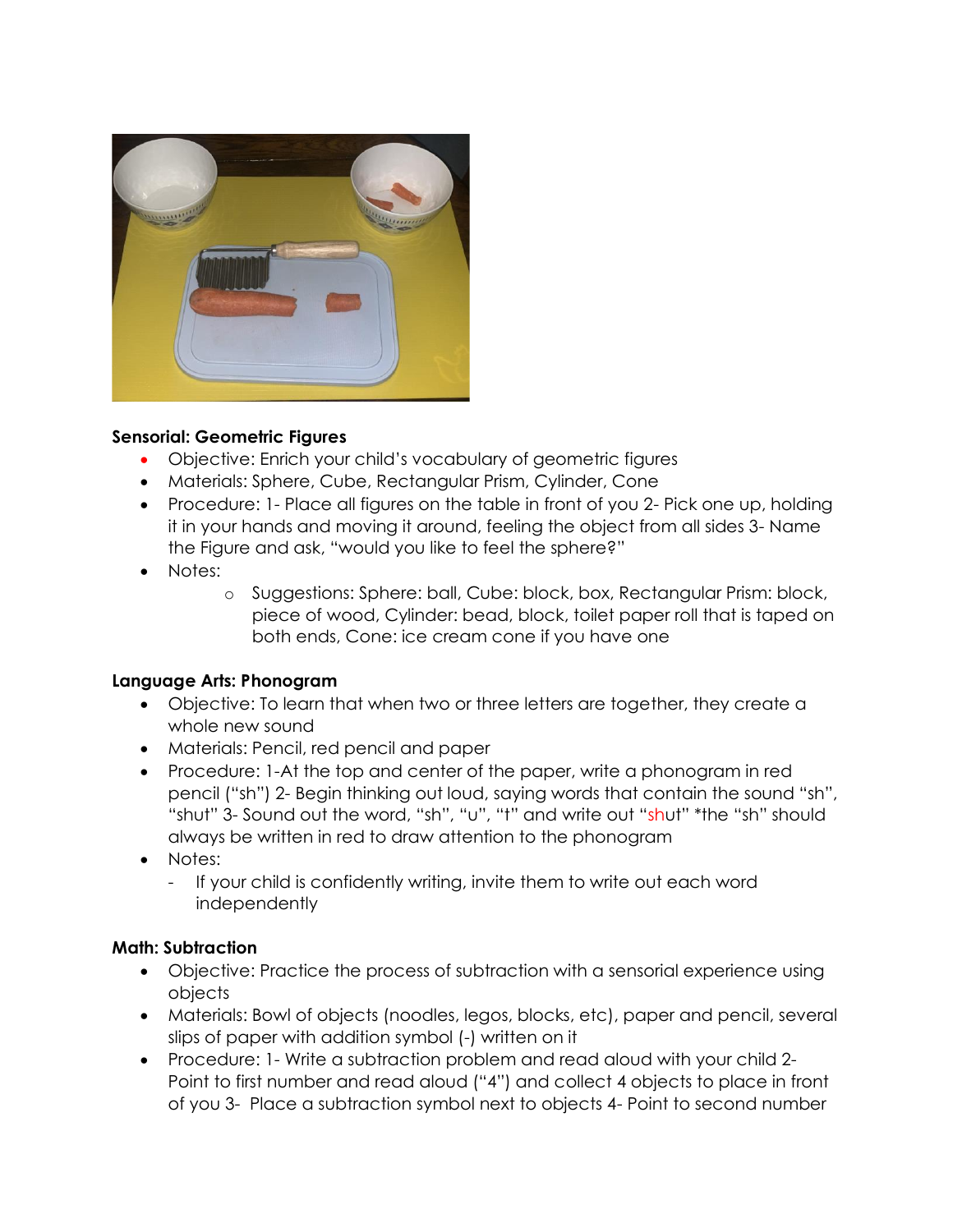and read aloud ("2") and remove 2 objects 5- Together, count all objects in front of you for the answer and record

- Notes:
	- Extensions:
	- 2-digit equations

# **Science: Melting Ice**

- Objective: To observe the process of melting
- Materials: Glass bowl, ice cube
- Procedure: 1- Place an ice cube in a clear bowl 2- Observe the ice cube as it melts
- Notes:
	- Extensions:
		- Science experiment: Have 2 bowls with an ice cube in it- place one in a windowsill in sunlight and the other in a room without a window. Observe both ice cubes and see which one melts first

# **Wednesday**

## **Practical Life: Tonging**

- Objective: Strengthen your child's hand using tongs, emphasizing working left to right
- Materials: 2 bowls, preferably identical and same size, the left bowl halfway filled with noodles (rice, lentils, dried beans work wonderfully too), tray or mat and a pair of tongs
- Procedure: SEE PHOTO 1- pick up tongs in your hand, demonstrating proper handling 2- Pick up items with tongs from the left bowl 3- Slowly move your hand to hover over the right bowl and release tongs to drop items into the right bowl 4- Continue in this way until the left bowl is empty and the right bowl is full 5- Switch bowls back and invite your child to practice tonging
- Notes:
	- The more repetition, the better! If a noodle spills, do not draw attention to it right away. Your child will likely fix it on their own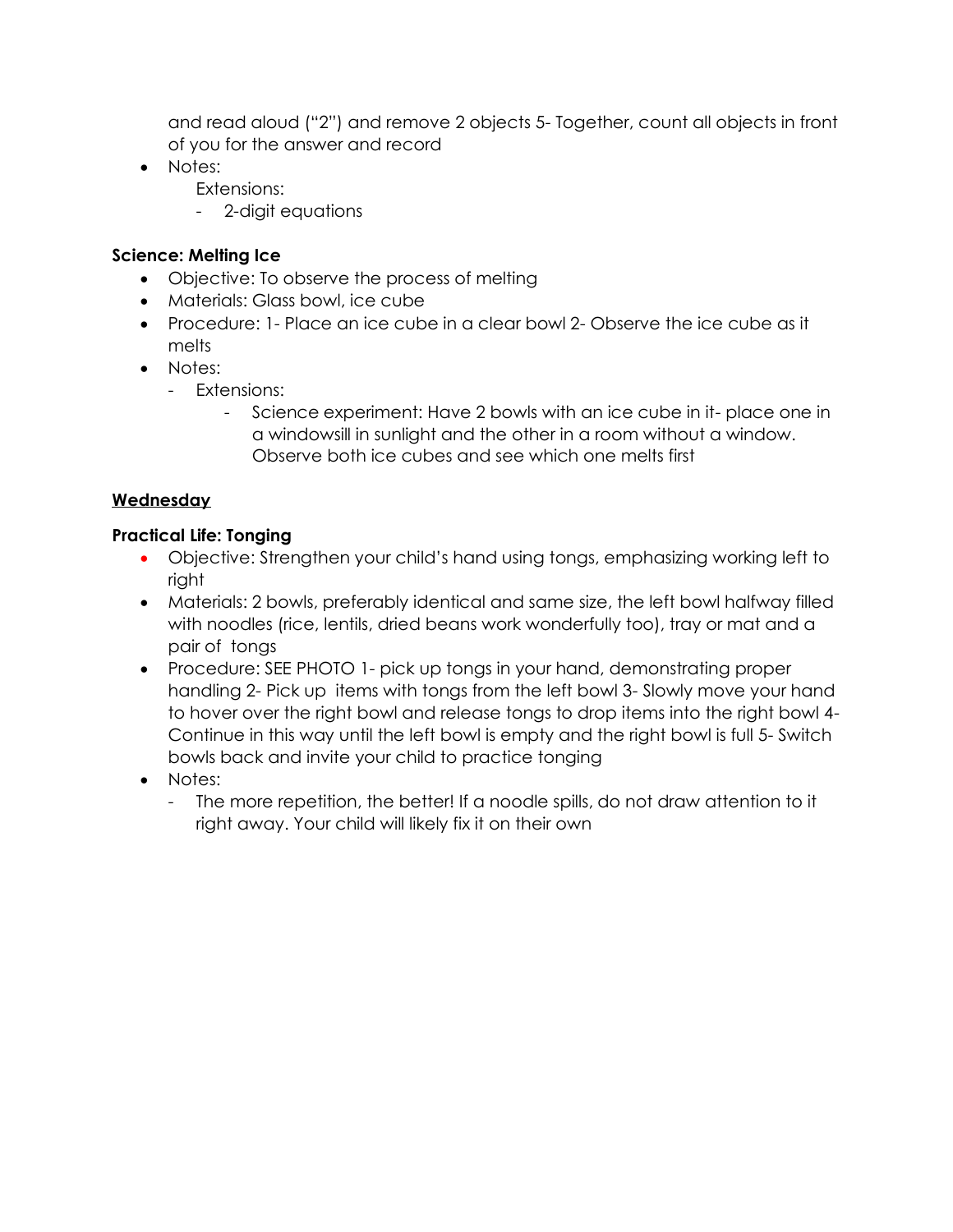

#### **Sensorial: Salty vs. Sweet**

- Objective: To distinguish between the taste of salty vs. sweet
- Materials: 3 identical cups, filled with water, teaspoon of salt and a teaspoon of sugar, spoon to mix
- Procedure: 1- Pour salt into one cup 2- Pour sugar in another cup 3- Stir cups 4- Take a sip from salted water cup and invite your child to do so next, calling it "salty" 5- Take a sip from plain water, and invite your child to do so next 6- Take a sip from sugared water cup, and invite your child to do so next, calling it "sweet". Talk about the differences in the tastes, which ones you prefer and discuss other things that are salty and sweet

#### **Language Arts: Sounding out your Name**

- Objective: To call attention to all the sounds that make up your child's name
- Materials: None
- Procedure: 1- Say your child's name and explain that you are going to find out which sounds make up their name 2- Begin breaking each phonetic sound down "T" "E" "D" "EE"
- Notes
	- Extensions:
		- Write out your child's name, associating the sound of the letter with the symbol
		- If your child is writing, you may have them practice writing their names

#### **Math: Addition**

- Objective: Practice the process of addition with a sensorial experience using objects
- Materials: Bowl of objects (noodles, legos, blocks, etc), paper and pencil, several slips of paper with addition symbol (+) written on it
- Procedure: 1- Write an addition problem and read aloud with your child 2- Point to first number and read aloud ("4") and collect 4 objects to place in front of you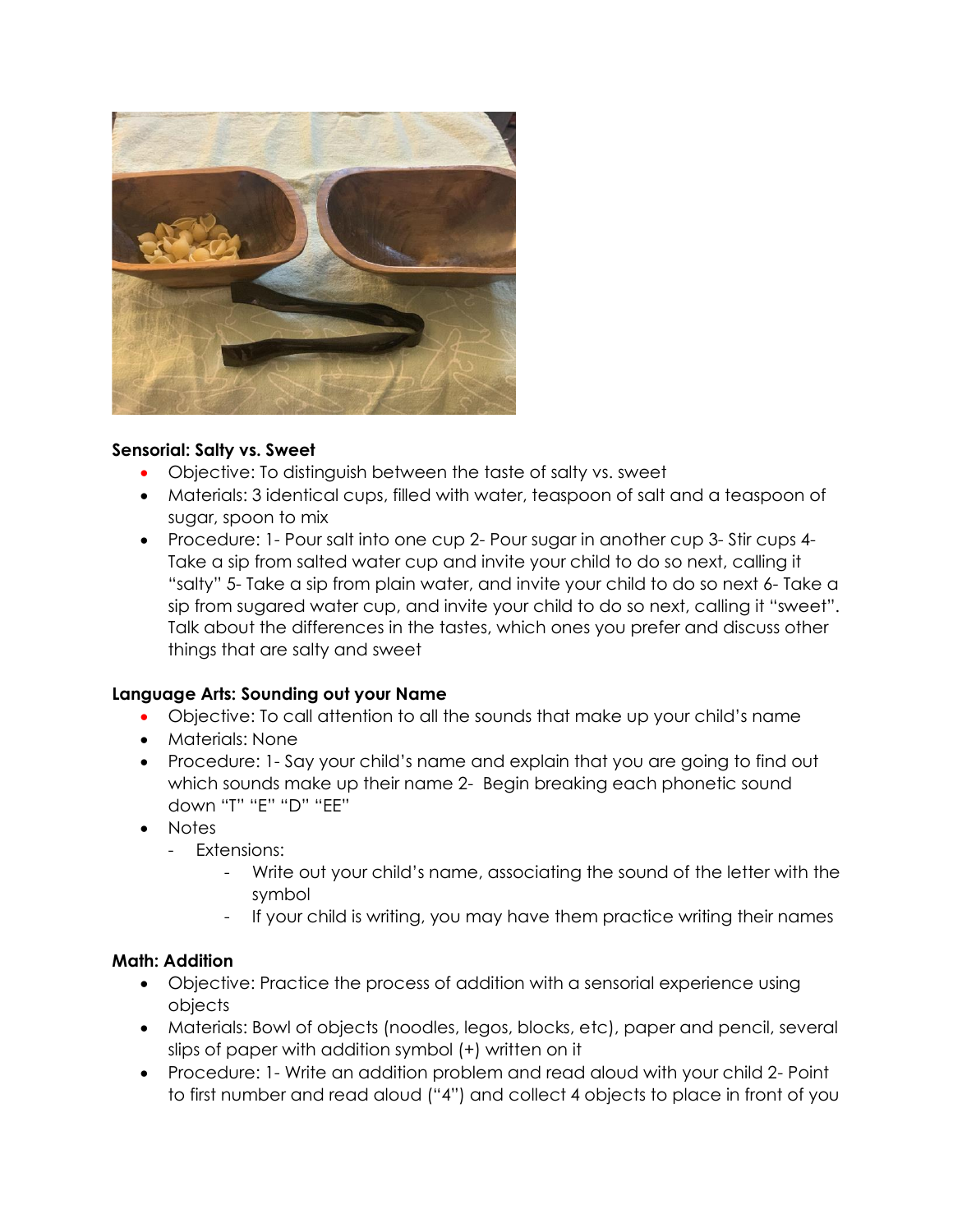3- Place a plus symbol next to objects 4- Point to second number and read aloud ("2") and collect 2 more objects and place to the right of the plus sign 5- Together, count all objects in front of you for the answer and record

- Notes:
	- Extensions:
		- 2-digit equations

#### **Science: Build your own Nest**

- Objective: To create a nest of your own using knowledge of birds and squirrels
- Materials: Twigs, sticks, leaves, vines from outside
- Procedure: 1- Collect items from your backyard or a nature walk 2- Begin weaving twigs and vines together to form nest 3- Fill in with leaves and sticks

#### **Thursday**

## **Practical Life: Spooning**

- Objective: Strengthen your child's hand and reinforce working left to right
- Materials: 2 bowls, preferably identical and same size, the left bowl halfway filled with noodles (rice, lentils, dried beans work wonderfully too), tray or mat and a spoon
- Procedure: **SEE PHOTO** 1- pick up spoon in your hand, demonstrating proper handling 2- Scoop items into spoon from the left bowl 3- Slowly move your hand to hover over the right bowl and turn spoon to drop items into the right bowl 4- Continue in this way until the left bowl is empty and the right bowl is full 5- Switch bowls back and invite your child to practice spooning
- Notes:
	- The more repetition, the better! If a lentil spills, do not draw attention to it right away. Your child will likely fix it on their own



**Sensorial: Color Sorting**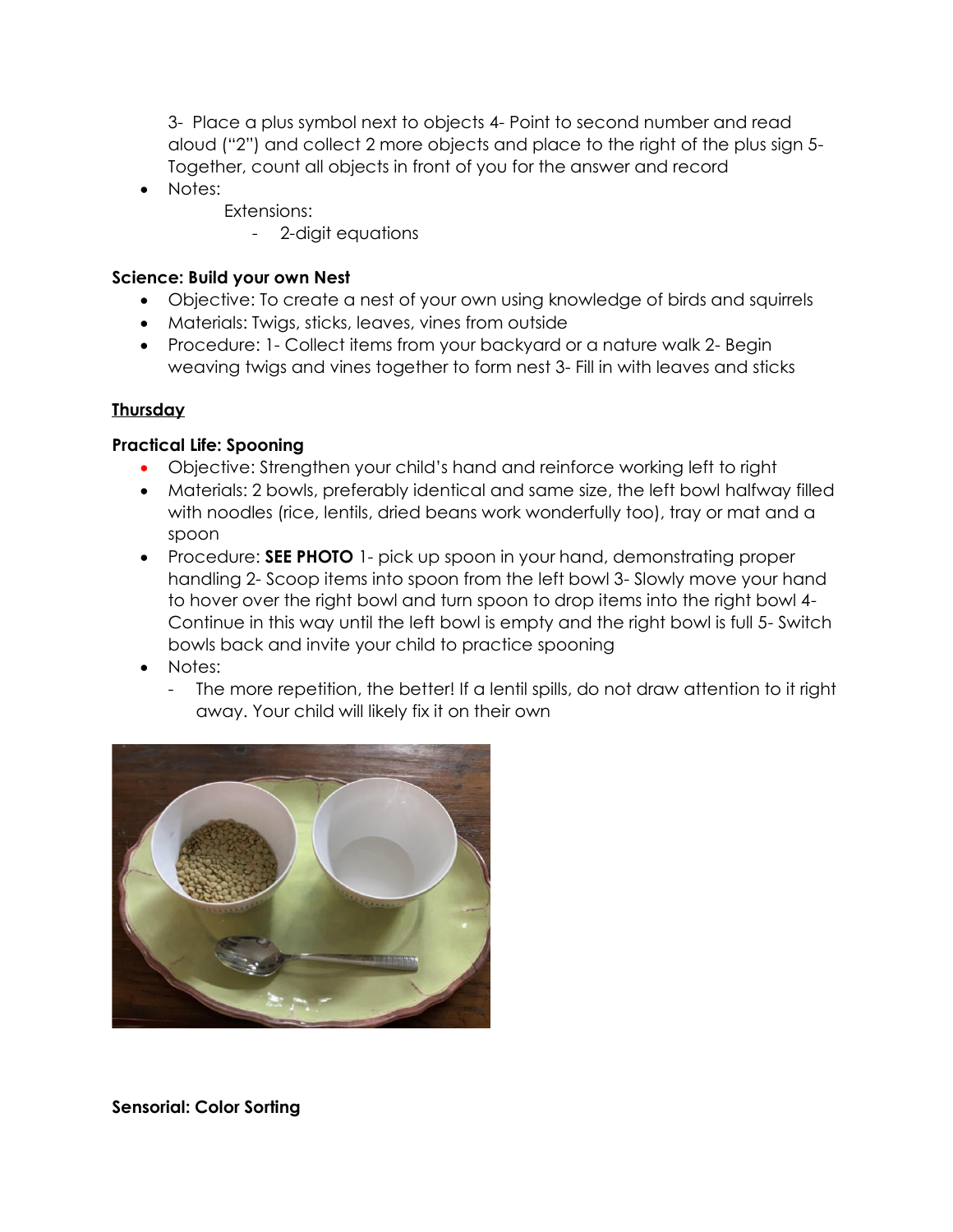- Objective: Sort colors in an organized way
- Materials: Bowl of same objects in different colors (legos, beads, etc), muffin tin
- Procedure: 1- Demonstrate picking up one object at a time, placing it into one of the muffin holes 2- Invite your child to take over, sorting each color

#### **Language Arts: Language Cards**

- Objective: Enrich your child vocabulary and encourage conversation
- Materials: Stack of flashcards of your choosing- vegetables, automobiles, types of flowers
- Procedure: 1- Organize your cards in a column on the floor or on a table 2- Choose a card and name the object, beginning having a conversation about the object ("This is a carrot. Carrots are usually orange. Carrots grow in the ground and are considered root vegetables")
- Notes
	- If you don't have any cards at home, you can make them simply by printing out photos of a category of your choosing.

#### **Math: Numbers Game**

- Objective: Associate number symbols with quantity
- Materials: Homemade Sandpaper Numbers or little pieces of paper with 0-9 written on them
- Procedure: **SEE PHOTO** 1- Arrange the numbers in order with your child 2- Invite your child to read first number (0) and ask them to bring you zero of something 3- Continue with each number, taking turns bringing objects of that quantity to your workplace
- Notes
- **Extensions** 
	- Write out larger quantities on pieces of paper based on your child's knowledge of numbers
	- Collect things by 2's, 4's...10's (ex-pieces of pasta, legos, pencils, etc)

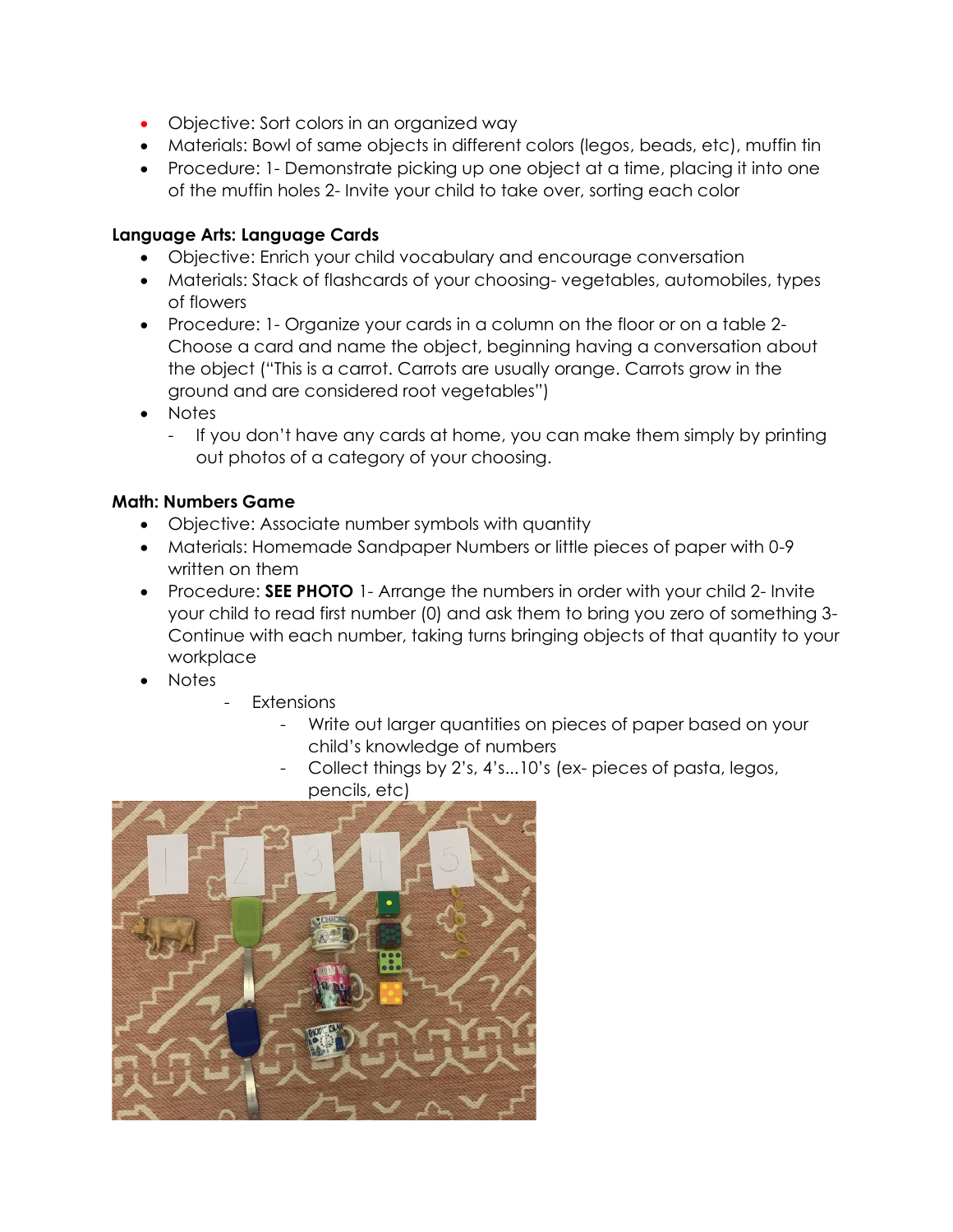### **Science: Sprouting Seeds**

- Objective: Follow planting directions to successful sprout a seed
- Materials: Seed of a grapefruit, pepper or been, small bowl filled with water, paper towel
- Procedure: 1- Soak the seed of your choice in water for about an hour 2- Wet a paper towel and squeeze excess 2- Place seed in the paper towel and fold into a square 3- Let sit overnight 4- Open the paper towel and look for tiny sprout from your seed
- Notes
	- Continue to observe your seed and plant once fully sprouted!
	- Make drawings with your child of the seed

## **Friday**

## **Practical Life: Sorting Socks**

- Objective: Sorting socks is a PL activity that involves your child(ren) in daily activities in the home
- Materials: 3-6 pairs of socks
- Procedure: 1-Place unpaired socks in a basket or bowl 2- Take out 3 sets at a time, ensuring each sock is spread out 3- pick up one sock and say "let's find the matching sock!"

#### Notes:

Ways to challenge your child:

- Increase the pairs of socks
- Choose pairs of the same color or similar patterns

Extensions for further learning/work:

- Count total number of socks once they're all matched (indirect preparation of multiplication by 2's)
- Practice putting their own socks on their feet or on a stuffed animal/dolls

## **Sensorial: Mystery Bag**

- Objective: An activity you can do with your child that challenges you to name an object by simply feeling it in your hands, without seeing it.
- Materials: A cloth bag (not see-through) with 4-6 common, familiar objects from around the house that fit in your child's hands. Suggestions: spoon, block, key, toy car, crayon, puzzle piece, cotton ball
- Procedure: 1- Sit with your child, with the mystery bag between you 2- Carefully open the bag and reach your hand in first, dramatically feeling around for an object 3- Begin describing the object in your hand (it is soft, it feels round, I can spread it between my fingers) and announce what you think it is ("I think it is a… cotton ball!") 4- Invite your child to take a turn 5- Continue in this way, switching turns.

#### **Language Arts: Sound Game**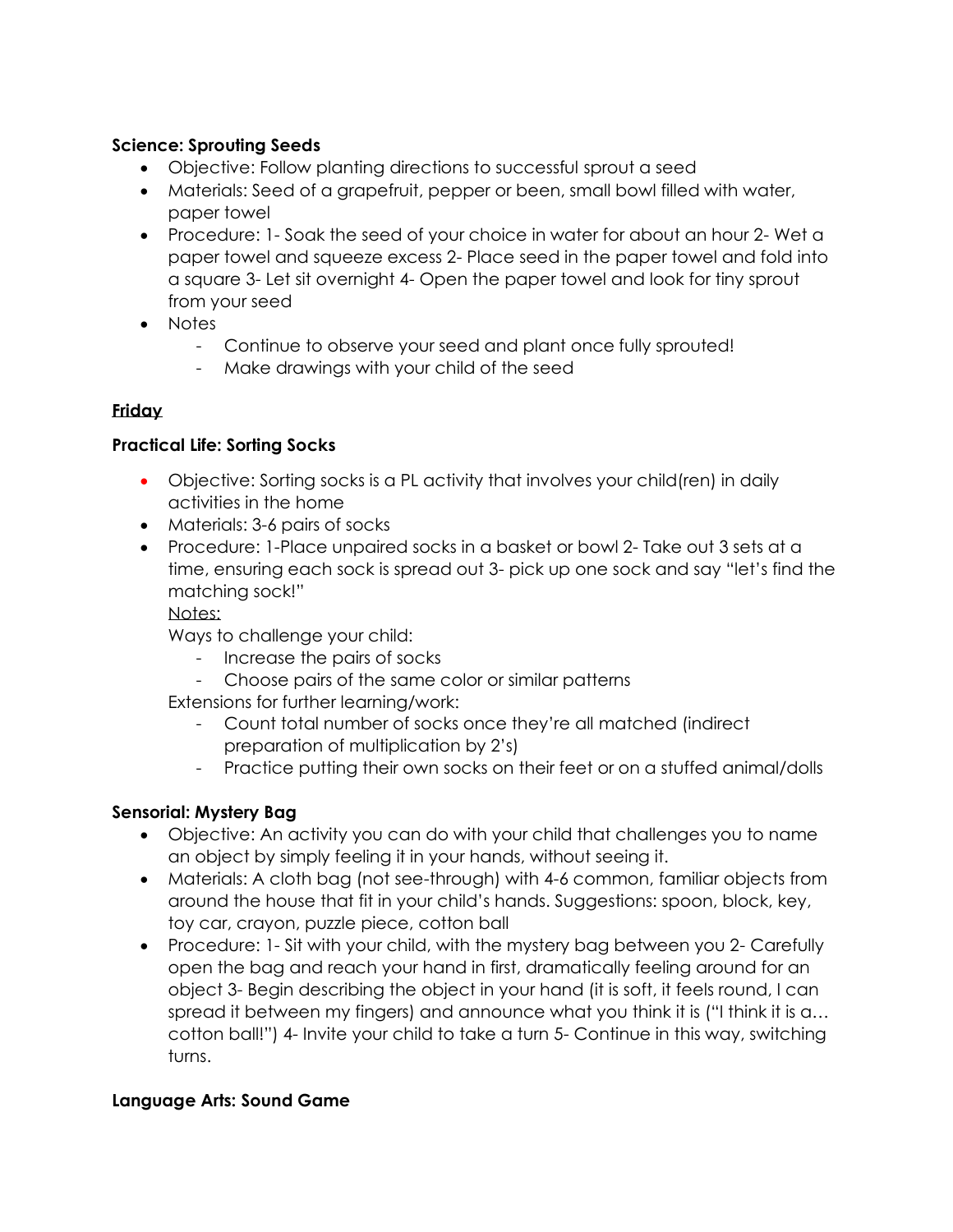- Objective: To draw attention to individual sounds
- Materials: Objects from around your home that begin with phonetic sounds
- Procedure: 1- Place 3 objects in front of you 2- Pick up an object, a block, and pronounce the B, emphasizing the B as the beginning sound, over and over 3- Invite your child to hold the object and continue emphasizing the B in block 4- Continue with the other 2 objects in the same way 5- Once you've identified each beginning sound in all 3 objects, ask your child to place the object that begins with the "B" sound 6- Continue with the other objects
- Notes

Opportunities for further learning:

- write out each letter on a piece of paper
	- invite your child to match the object to the letter
	- invite your child to collect more objects from around the house that begin with that sound
	- writing practice with each letter
- identify ending sounds
- identify middle sounds

#### **Math: Create your own Sandpaper Numbers**

- Objective: Associate the symbol for each number with the name
- Materials: 10 pieces of paper (medium in size), pencil, glue, bowl of sugar (or glitter)
- Procedure: 1- Along with your child, write numbers 0-9 on each paper 2- Trace each number with glue and pour sugar on top 3- Shake excess sugar back into bowl 4- Allow each number to dry 5- Once dry, practice tracing each number with your child, while saying them name of the number
- Notes:
	- Extensions:
		- You can play a distance game with your child while doing other things, like working or dishes! Lay all numbers out in one room and ask your child to bring you a number. This game provides a lot of movement for your child as well as challenging them to remember which letter they should be getting!
		- Challenge your child to arrange the numbers in order 0-9

#### **Science:** I Spy

- Objective: To observe nature and enrich your child's vocabulary
- Materials: None
- Procedure: Along with your child, sit at a window in your home. Begin the game by saying "I spy with my little eye, something…" You can use colors, letter sounds or more descriptive language depending on your child's readiness. Invite your child to take the next turn.
- Notes: